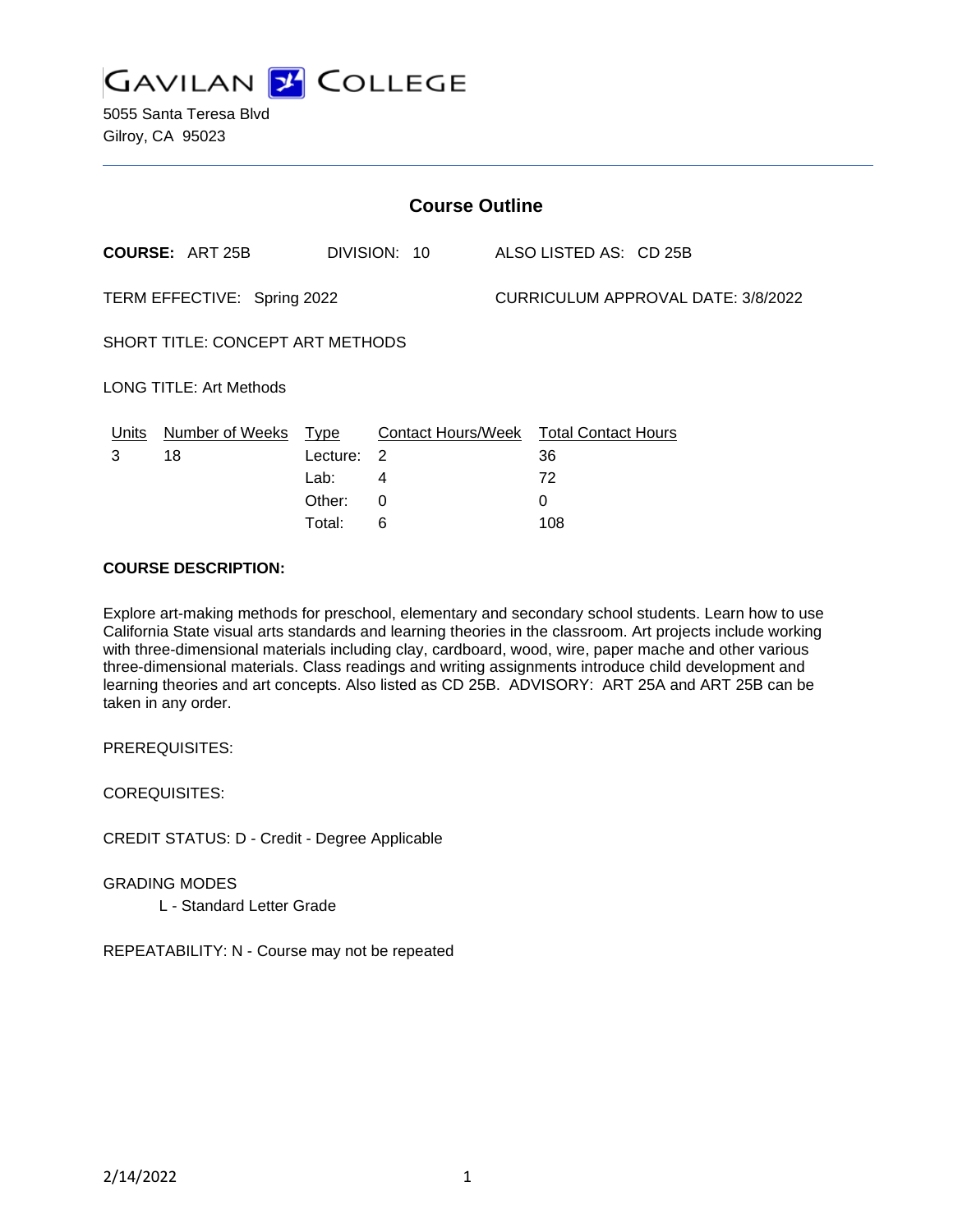SCHEDULE TYPES:

- 02 Lecture and/or discussion
- 03 Lecture/Laboratory
- 04 Laboratory/Studio/Activity
- 04A Laboratory LEH 0.65
- 05 Hybrid
- 71 Dist. Ed Internet Simultaneous
- 72 Dist. Ed Internet Delayed
- 73 Dist. Ed Internet Delayed LAB
- 73A Dist. Ed Internet LAB-LEH 0.65

# **STUDENT LEARNING OUTCOMES:**

By the end of this course, a student should:

1. Create three-dimensional crafts and artworks utilizing art elements: line, shape, space, texture, value, color and design principles: balance, emphasis, variety, repetition, contrast, movement, unity.

2. Create a three-dimensional visual design utilizing color theory and systems.

3. Create an art lesson plan and presentation of three-dimensional art that uses the California visual arts standards.

- 4. Create a cumulative portfolio of three-dimensional artwork.
- 5. Analyze and discuss learning theories and write essays based on child development theory.

# **COURSE OBJECTIVES:**

By the end of this course, a student should:

1. Analyze, demonstrate and apply drawing techniques and concepts introduced.

2. Compare and contrast the formal qualities and characteristics works of art using the art elements and design principles.

- 3. Use color theory in designing and painting a color wheel.
- 4. Analyze the ideology of John Dewey, Maria Montessori, Jean Piaget, B. F. Skinner and Howard Gardner.
- 5. Design and execute a variety of art projects, including creating three-dimensional projects using color theory.

6. Analyze the California visual arts standards and determine which standards fit their art lesson plan.

- 7. Develop art projects for their art lesson plan.
- 8. Identify and distinguish between the stages of artistic development.
- 9. Reflect on their learning, evaluating themselves and their work.
- 10. Participate in class discussions about individual and peer work.

# **CONTENT, STUDENT PERFORMANCE OBJECTIVES, OUT-OF-CLASS ASSIGNMENTS**

Curriculum Approval Date: 3/8/2022

# **LECTURE CONTENT:**

2 Hours

Lecture: Introduction. Introduce art methods. Introduce learning theories, art elements and design principles, art lesson plan characteristics and California visual arts standards. Introduction to three-dimensional design tools and materials.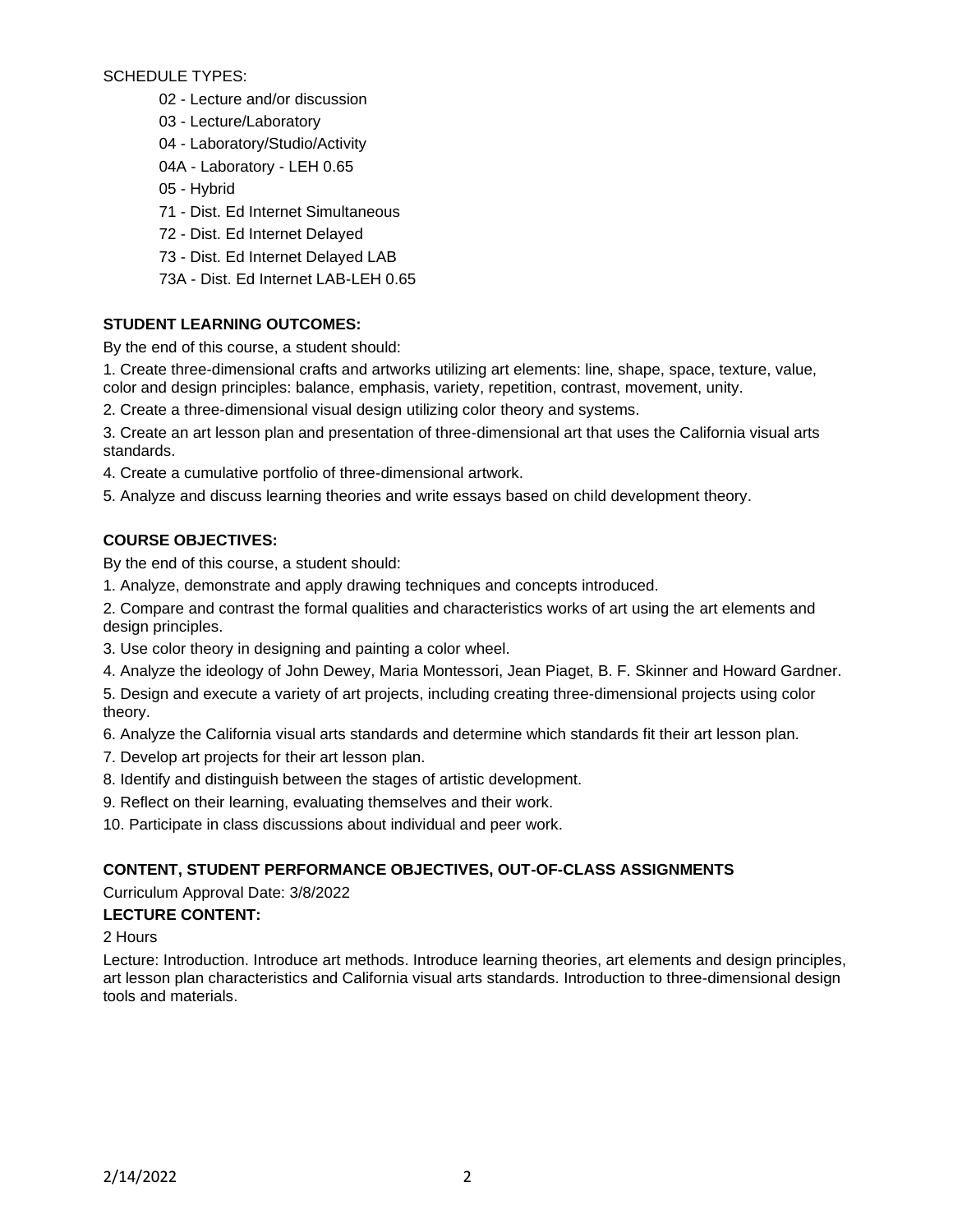Lecture: Art Elements. Printmaking. Describe, show and demonstrate printmaking materials and techniques. Describe and demonstrate printmaking project. Show examples of student work. Demonstrate the use of printmaking equipment and tools used in different techniques. Describe particular problems associated with printmaking. Describe and demonstrate art elements: line, shape, space, texture, value, color. Describe and demonstrate creating an art portfolio. Describe and define the philosophies and learning theories of John Dewey.

#### 2 Hours

Lecture: Design Principles. Color Wheel. Describe and demonstrate design principles: balance, emphasis, variety, repetition, contrast, movement, unity. Describe, show and demonstrate painting materials, style and exercises. Describe the painting projects. Demonstrate the use of painting tools and techniques. Describe particular problems associated with painting. Describe and demonstrate values scales, color theory and color wheels. Describe the color wheel and color systems. Demonstrate the use of design tools and materials useful in creating a color wheel design. Show examples of student work and historic color wheels. Describe particular problems associated with color. Demonstrate ways to correct for color application problems.

## 2 Hours

Lecture: Found Materials Assemblages. Describe, show and demonstrate using found object materials in three-dimensional assemblages and exercises. Describe the found object projects. Show examples of student work and artist works using found materials. Demonstrate the use of assemblage equipment and tools to achieve different techniques. Describe problems associated with assemblage. Demonstrate solutions for assemblage problems. Describe and define the learning theories of Maria Montessori.

## 2 Hours

Lecture: Wood. Describe, show and demonstrate wood materials and exercises. Describe the wood projects. Show examples of student work and artist works using wood materials. Demonstrate the use of woodworking equipment and tools to achieve different techniques. Describe particular problems associated with woodworking. Demonstrate solutions for woodworking problems.

#### 2 Hours

Lecture: Art Lesson Plan + Standards. Describe and define the components of a three-dimensional art lesson plan and how to develop ideas. Describe and demonstrate how to use the California arts standards for visual arts in a lesson plan. Show examples of student art lesson plans. Describe, show and demonstrate three-dimensional drawing techniques. Demonstrate the use of drawing tools to achieve different techniques. Describe and define the learning theories of Jean Piaget.

#### 2 Hours

Lecture: Color System Painting. Describe, show and demonstrate painting with three-dimensional materials using three-dimensions to explore exercises. Describe the three-dimensional painting projects. Show examples of student work and artist works that use different color systems. Demonstrate use of design tools and materials useful in creating a composition that uses a color system. Describe particular problems associated with color systems. Describe and define the learning theories of B. F. Skinner.

#### 2 Hours

Lecture: Midterm. Carving. Midterm examination on art elements, design principles, art materials and techniques and learning theories. Analyze, define, and use vocabulary for drawing, painting, collaging, printmaking; including tools, materials and styles. Identify and define basic learning theories by Dewey, Montessori, Piaget and Skinner. Describe and demonstrate sculpting tools, materials, styles and exercises for carving materials. Describe and demonstrate how to sculpt carving materials. Describe the carving project. Show examples of student work and artist works that use carving. Demonstrate the use of tools and materials that are useful in craving projects. Describe particular problems associated with carving. Demonstrate solutions for problems in carving.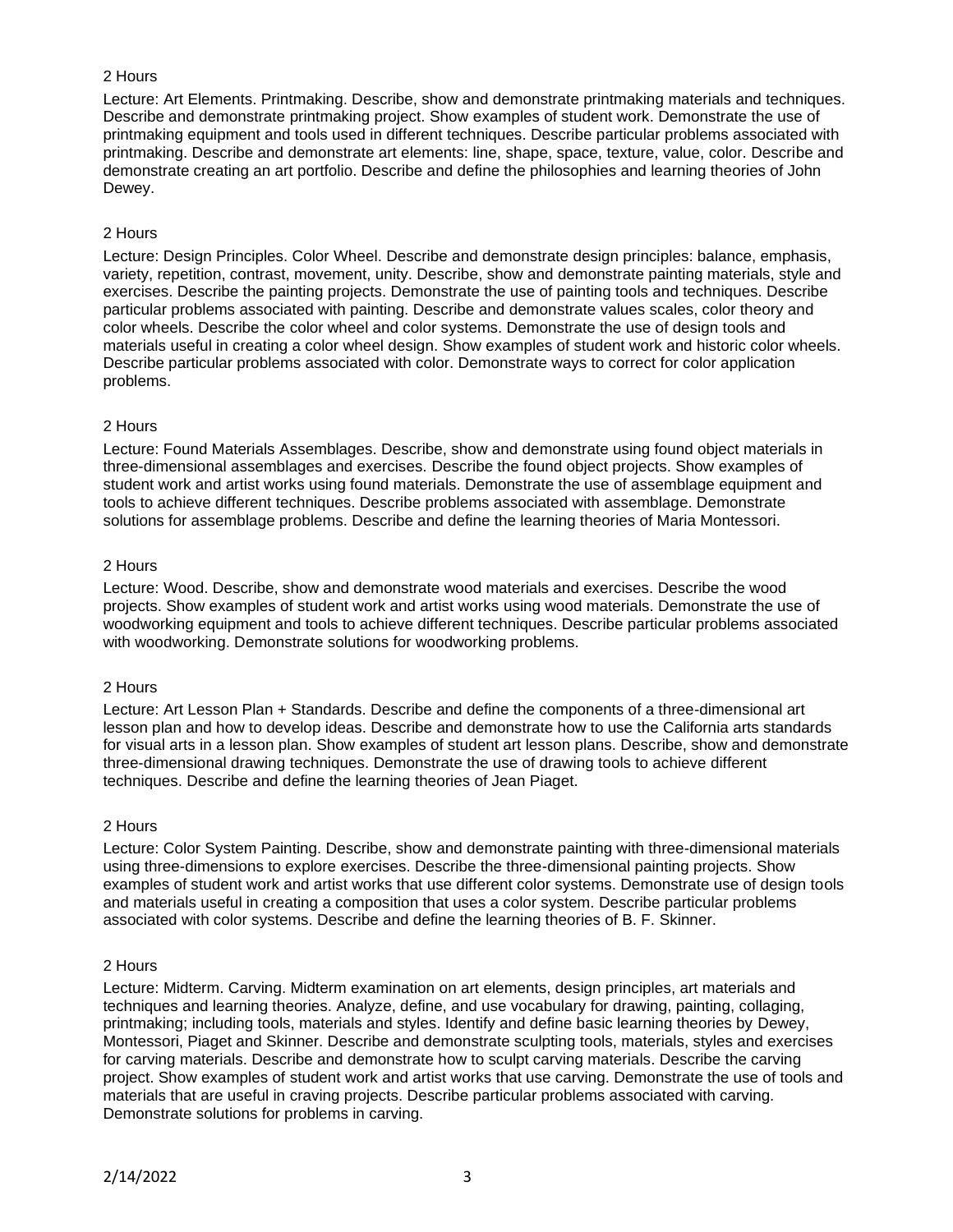Lecture: Cardboard Sculpture. Describe and demonstrate sculpting tools, materials and exercises for cardboard and paper. Describe and demonstrate how to sculpt using cardboard and paper. Describe and demonstrate cardboard and paper sculpting techniques. Describe the cardboard and paper project. Show examples of student and artist sculptures using cardboard. Demonstrate the use of three-dimensional paper craft equipment and tools used in different techniques. Describe problems associated with threedimensional paper and cardboard. Demonstrate solutions for paper and cardboard problems. Describe and demonstrate the stages of artistic development.

#### 2 Hours

Lecture: Papier Mache Puppet Construction. Describe and demonstrate tools, materials and exercises for papier mache'. Describe and demonstrate papier mache'. Describe, show and demonstrate papier mache' puppet making. Describe the puppet project. Show examples of student work and other artist works using papier mache' for making puppets. Describe particular problems associated with papier mache'. Describe and define Howard Gardner's learning theories and eight multiple intelligences.

#### 2 Hours

Lecture: Papier Mache Puppet Finishing. Describe and demonstrate finishing tools, materials and exercises for papier mache'. Describe and demonstrate materials and techniques for creating character in a papier mache' puppet. Describe the finished puppet. Show examples of student work and other artist works using papier mache' for making puppets. Describe particular problems associated with finishing papier mache'.

#### 2 Hours

Lecture: Clay. Describe and demonstrate clay sculpting tools, materials and styles. Describe and demonstrate clay sculpting techniques. Describe the clay project. Show examples of student work and artist works using clay construction and sculpting. Describe particular problems associated with clay. Demonstrate solutions for clay problems.

#### 2 Hours

Lecture: Experimental Design. Describe and demonstrate non-traditional experimental design. Describe the experimental design projects. Show examples of student work and artist works that are experimental. Demonstrate the use of design tools and materials that are useful in creating an experimental design. Describe particular design problems associated with experimentation. Demonstrate solutions for experimental design problems.

#### 2 Hours

Lecture: Three-Dimensional Line Self-Portrait. Describe and demonstrate drawing a three-dimensional selfportrait using line. Describe the self-portrait project. Show examples of student and artist works using threedimensional self-portrait line. Demonstrate the use of tools and materials used for creating line in threedimensional self-portraits.

#### 2 Hours

Lecture: Three-Dimensional Self-Portrait Sculpture. Describe and demonstrate shapes and forms found in a self-portrait sculpture. Describe the self-portrait sculpture project. Show examples of student work and artist self-portrait sculptures. Demonstrate the use of tools and a variety of materials used for creating self-portrait sculptures.

# 2 Hours

Lecture: Lesson Plan Demonstrations. Students present art lesson plans using three-dimensional techniques and materials. Students prepare art lesson materials. Students participate in art lesson activities.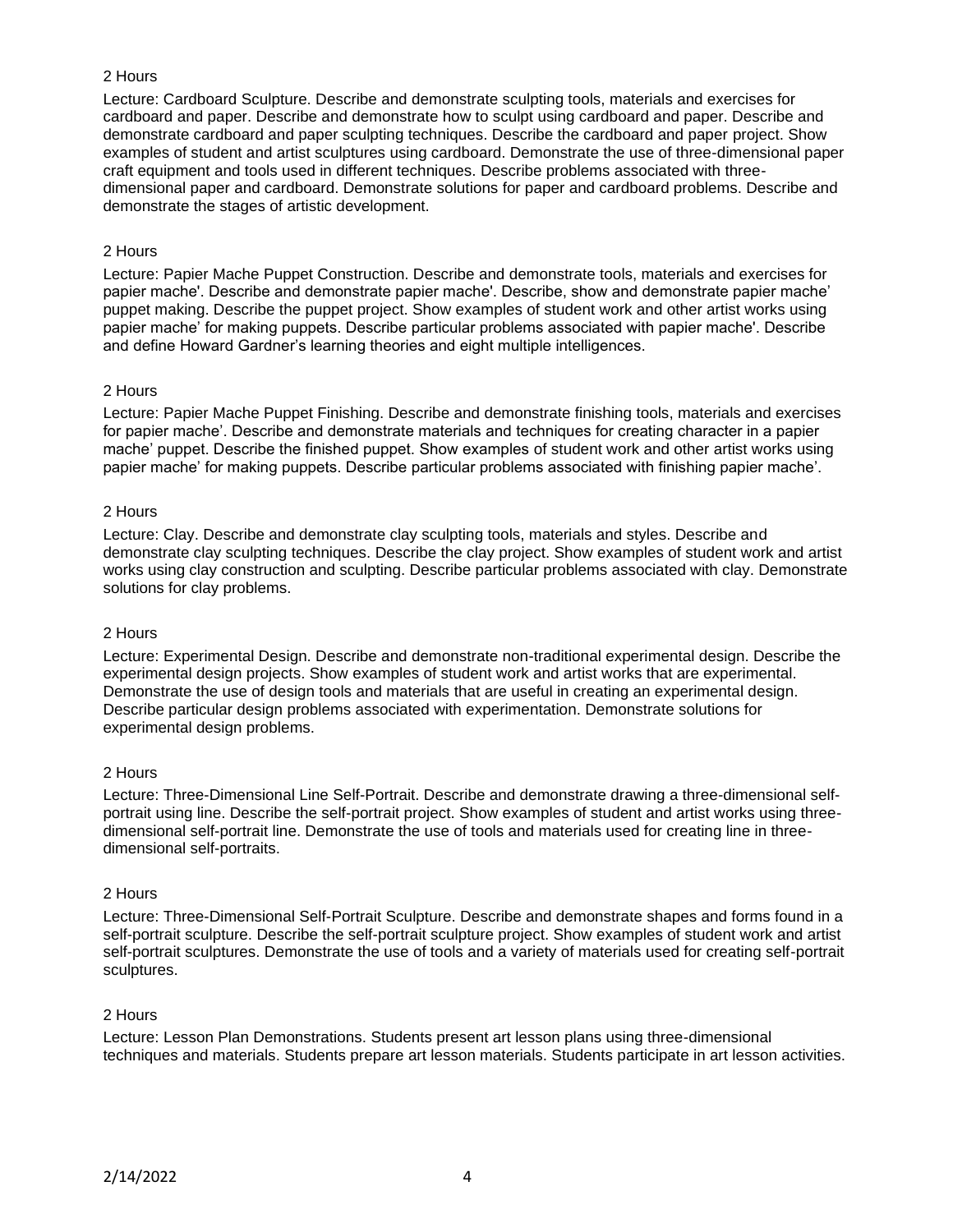Lecture: Digital Portfolio. Describe and demonstrate creating a digital art portfolio. Describe the digital portfolio project. Show examples of student work and other artist digital portfolios. Demonstrate the use of design tools used in creating digital portfolio design. Describe particular design problems associated with digital portfolio formats.

#### 2 Hours

Final Written Exam and Final Critique.

## LAB CONTENT:

#### 4 Hours

Lab: Introduction. Work on exercises using three-dimensional design tools and materials. Practice new drawing techniques in sketchbook exercises. Work on project using new drawing techniques.

#### 4 Hours

Lab: Art Elements. Printmaking. Practice identifying art elements in artworks. Work on printmaking projects using different styles and techniques. Apply printmaking skills using a variety of tools and materials. Critique and discuss student prints.

#### 4 Hours

Lab: Design Principles. Color Wheel. Practice identifying design principles in artworks. Work on color mixing and color matching exercises. Create design and paint a color wheel. Use art tools and materials for designing and painting a color wheel. Critique and discuss student color wheel designs.

#### 4 Hours

Lab: Found Materials Assemblages. Work on found material assemblages projects. Experiment with different styles and techniques, tools and materials. Critique and discuss student assemblages.

#### 4 Hours

Lab: Wood. Work on woodworking exercises and wood projects. Experiment with different styles and techniques, tools and other materials. Critique and discuss student wood projects.

#### 4 Hours

Lab: Art Lesson Plan + Standards. Work on three-dimensional drawing techniques and strategies. Research art project ideas and visual arts standards for art lesson plan. Critique and discuss student threedimensional drawings.

#### 4 Hours

Lab: Color System Painting. Work on painting exercises and painting projects including using different styles and techniques. Use a variety of tools and materials. Develop ideas for art lesson plan. Critique and discuss student three-dimensional color system projects.

#### 4 Hours

Lab: Carving. Work on the carving project using sculpting tools and sculpting materials. Critique and discussion of student designs.

#### 4 Hours

Lab: Cardboard Sculpture. Work on sculpting exercises and cardboard and paper project. Explore the use of cardboard and paper to create a three-dimensional sculpture. Use sculpting tools to sculpt cardboard and paper. Critique and discuss student cardboard sculptures.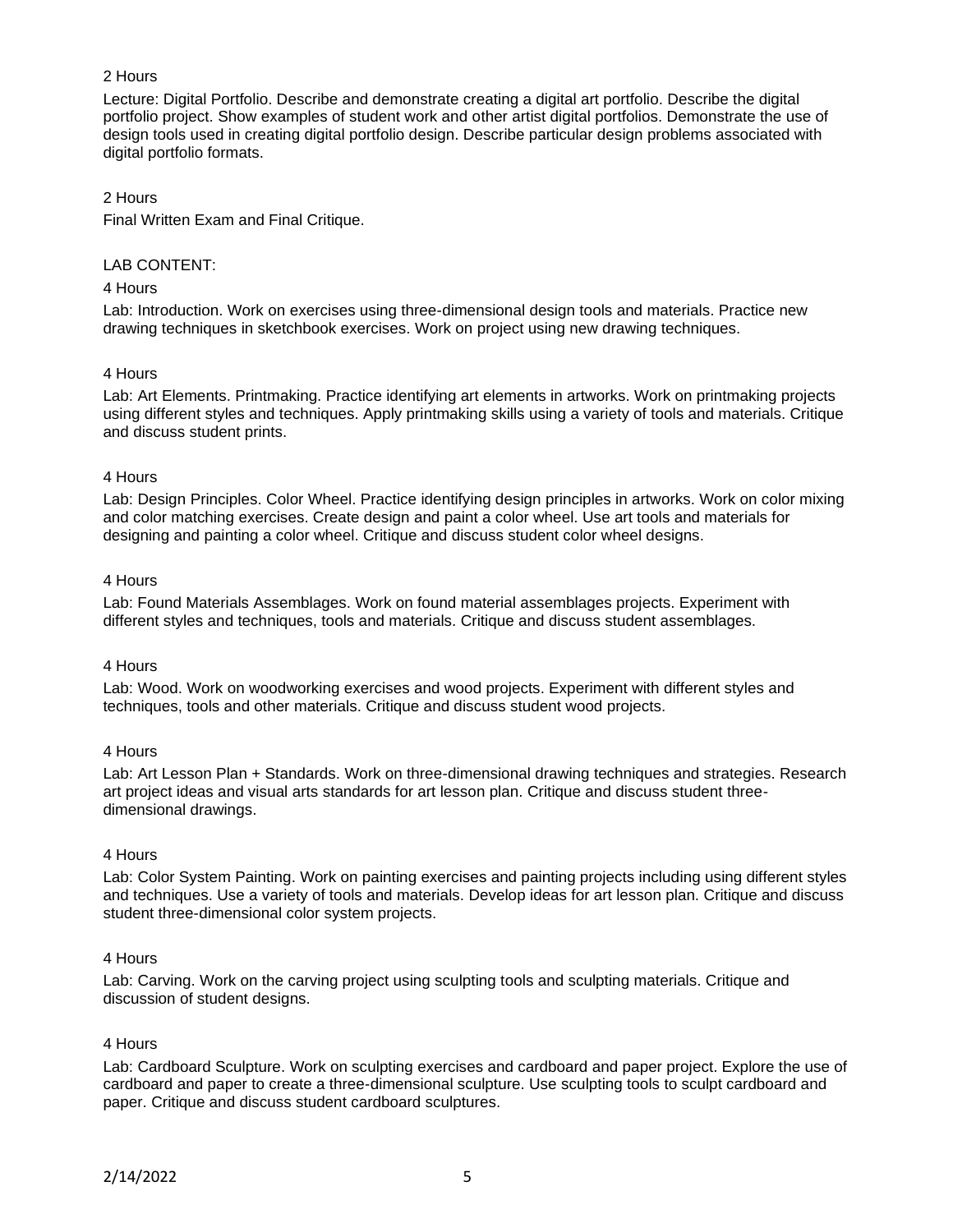Lab: Papier Mache Puppet Construction. Work on building three-dimensional puppets. Use sculpting tools and sculpting materials for creating three-dimensional puppets. Critique and discuss built forms of student puppets.

#### 4 Hours

Lab: Papier Mache Puppet Finishing. Work on finishing three-dimensional puppets. Use a variety of tools and materials for finishing puppets. Critique and discuss student puppets.

#### 4 Hours

Lab: Clay. Work on construction and sculpting exercises and clay projects. Create a three-dimensional design using clay. Use sculpting tools and manipulate the sculpting materials. Critique and discuss student clay projects.

#### 4 Hours

Lab: Experimental Design. Work on exercises and experimental design projects, including using design tools and materials. Critique and discussion of student designs.

## 4 Hours

Lab: Three-Dimensional Line Self-Portrait. Work on drawing exercises and drawing projects, including how to create values in drawing. Use different styles and technique, tools and materials for using line in a selfportrait. Critique and discuss student self-portraits.

## 4 Hours

Lab: Three-Dimensional Self-Portrait Sculpture. Work on sculpture exercises and self-portrait sculpture projects. Use different styles and techniques, tools and materials for self-portrait sculpture. Critique and discuss student self-portraits.

#### 4 Hours

Lab: Lesson Plan Demonstrations. Students present art lessons and participate in student lessons. Critique and discuss student art lesson plan presentations.

#### 6 Hours

Lab: Digital Portfolio. Work on building and designing digital portfolio project using lettering, typography and design. Critique and discuss student digital portfolio designs.

2 Hours

Final Exam

# **METHODS OF INSTRUCTION:**

lecture, demonstrations, lab exercises, class discussions, critiques, computer presentations, online resources

# **OUT OF CLASS ASSIGNMENTS:**

Required Outside Hours 2

#### Assignment Description

Out of Class Assignments: Read and analyze information on teaching art. Read and understand drawing with line concepts. Write responses and answer written questions.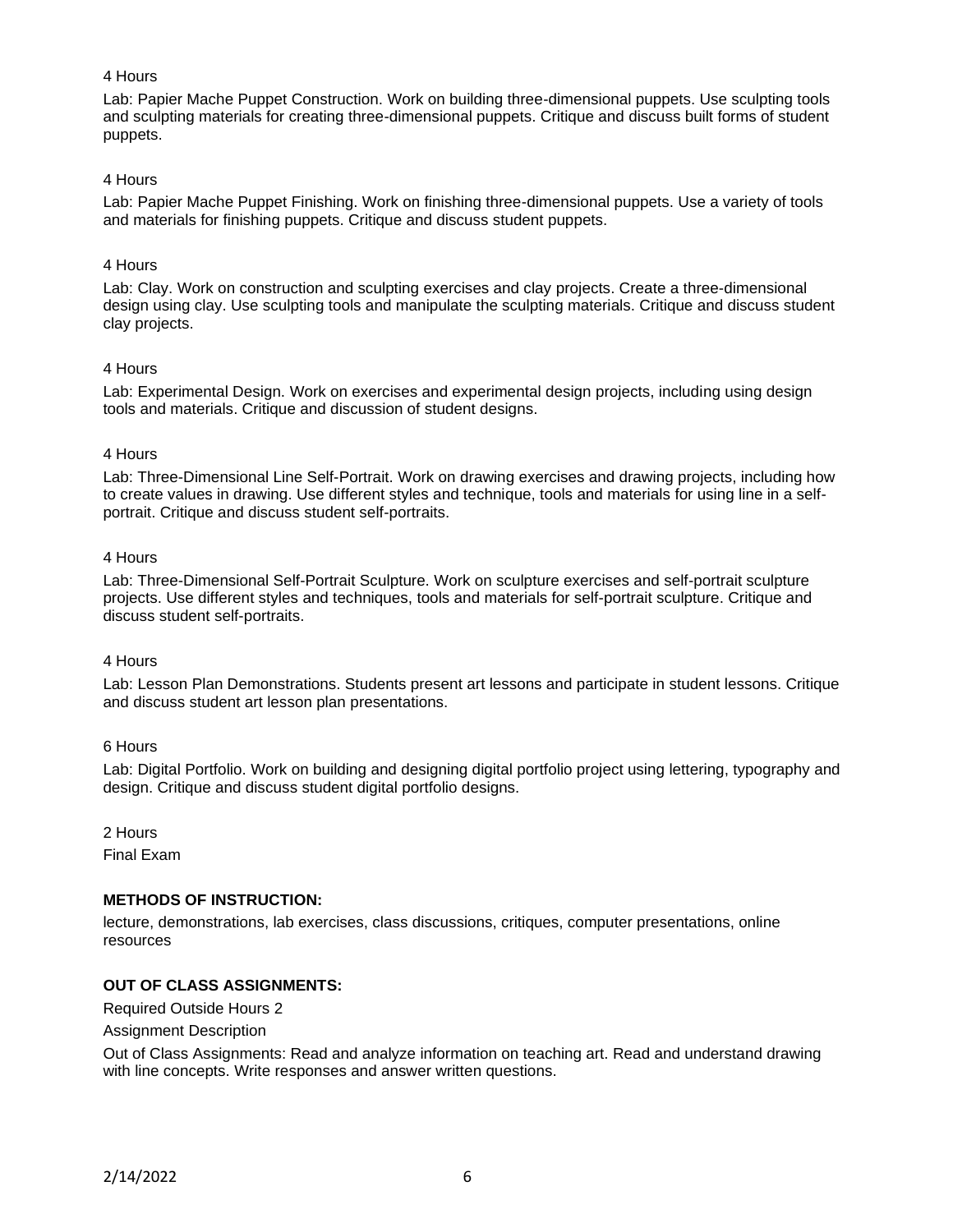Required Outside Hours 2

#### Assignment Description

Out of Class Assignments: Assigned readings describing John Dewey?s ideas, theories and practices. Read information on different printmaking techniques and materials. Write responses and answer written questions.

Required Outside Hours 2

#### Assignment Description

Out of Class Assignments: Read information on color theory. Create preliminary designs for color wheel projects. Write responses and answer written questions.

Required Outside Hours 2

Assignment Description

Out of Class Assignments: Assigned readings describing Maria Montessori?s ideas, theories and practices. Write responses and answer written questions.

Required Outside Hours 2

Assignment Description

Out of Class Assignments: Assigned readings on working with wood and wood practices. Write responses and answer written questions.

Required Outside Hours 2

Assignment Description

Out of Class Assignments: Assigned readings describing Jean Piaget?s ideas, theories and practices. Write responses and answer written questions. Interpret the anchor standards found in California visual arts standards.

Required Outside Hours 2

#### Assignment Description

Out of Class Assignments: Assigned readings describing B. F. Sinner?s ideas, theories and practices. Read information on color theory and color systems. Research ideas for art lesson plan. Write responses and answer written questions.

Required Outside Hours 2

Assignment Description

Out of Class Assignments: Write responses and answer written questions. Research ideas for art lesson plan. Review progress and reflect on art works and learning.

Required Outside Hours 2

Assignment Description

Out of Class Assignments: Assigned reading on using cardboard and paper in sculpture, techniques and concepts. Read and identify stages of artistic development. Write responses and answer written questions.

Required Outside Hours 2

Assignment Description

Out of Class Assignments: Assigned reading describing Howard Gardner?s ideas, theories and practices. Read information on making papier mache sculptures. Write responses and answer written questions.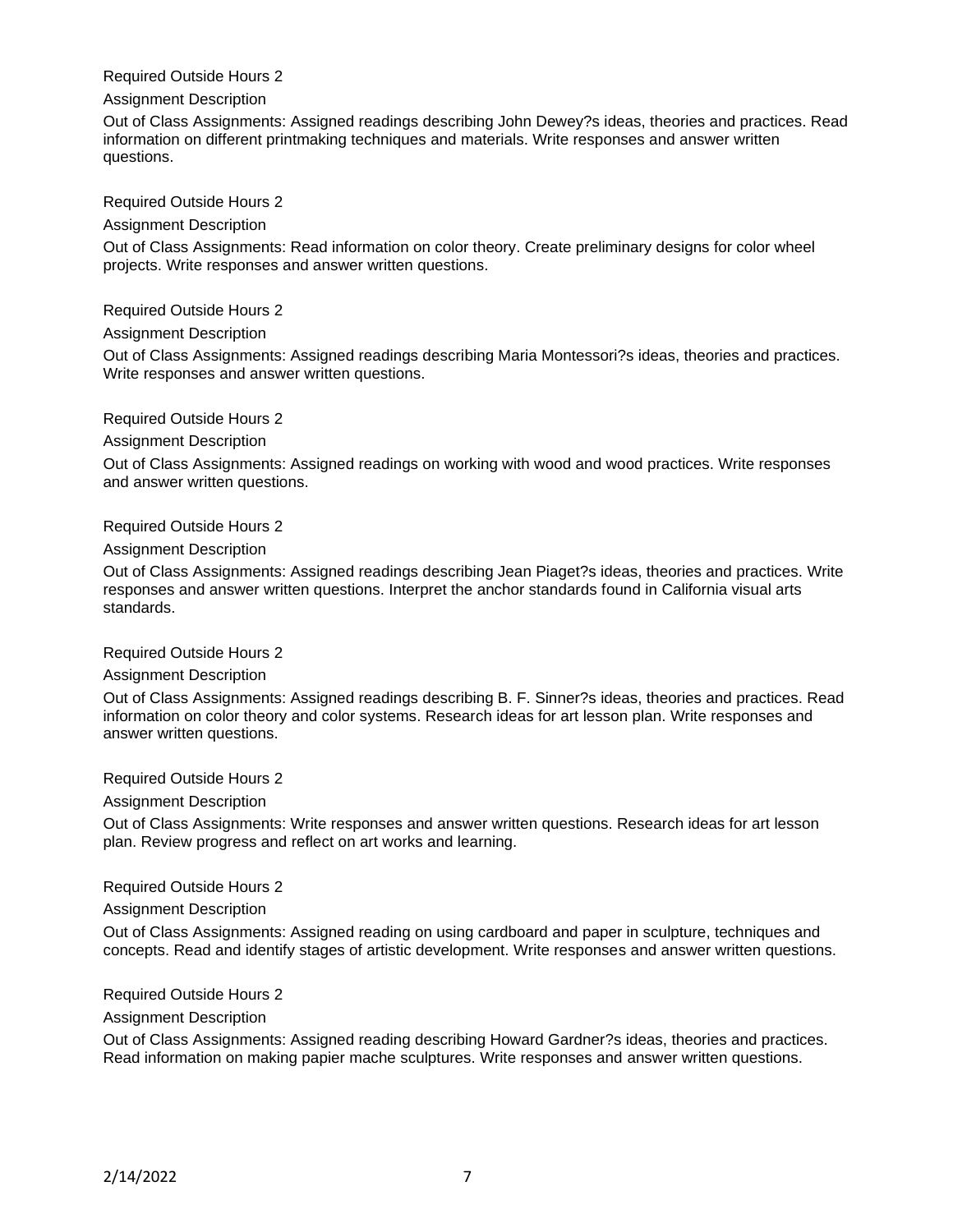## Required Outside Hours 2

#### Assignment Description

Out of Class Assignments: Assigned readings describing materials and techniques for creating puppet characters. Write responses and answer written questions.

Required Outside Hours 2

Assignment Description

Out of Class Assignments: Assigned reading on clay terms, sculpting techniques and tools. Write responses and answer written questions.

Required Outside Hours 2

Assignment Description

Out of Class Assignments: Assigned reading on experimental design, techniques and tools. Write responses and answer written questions.

Required Outside Hours 2

Assignment Description

Out of Class Assignments: Assigned reading on self-portraiture, general face proportions, drawing facial features. Write responses and answer written questions.

Required Outside Hours 2

Assignment Description

Out of Class Assignments: Assigned reading on using materials, techniques and form in self-portrait sculpture. Write responses and answer written questions.

Required Outside Hours 2

Assignment Description

Out of Class Assignments: Assigned reading on art lesson plan format and California visual arts standards. Write responses and answer written questions.

Required Outside Hours 2

Assignment Description

Out of Class Assignments: Assigned reading on creating a digital portfolio, digital portfolio details, typography and design. Write responses and answer written questions.

Required Outside Hours 8

Assignment Description

Research ideas for creating art lesson plan, gather resources, analyze California Visual Arts standards, prepare presentation.

Required Outside Hours 30 Assignment Description Work on art projects.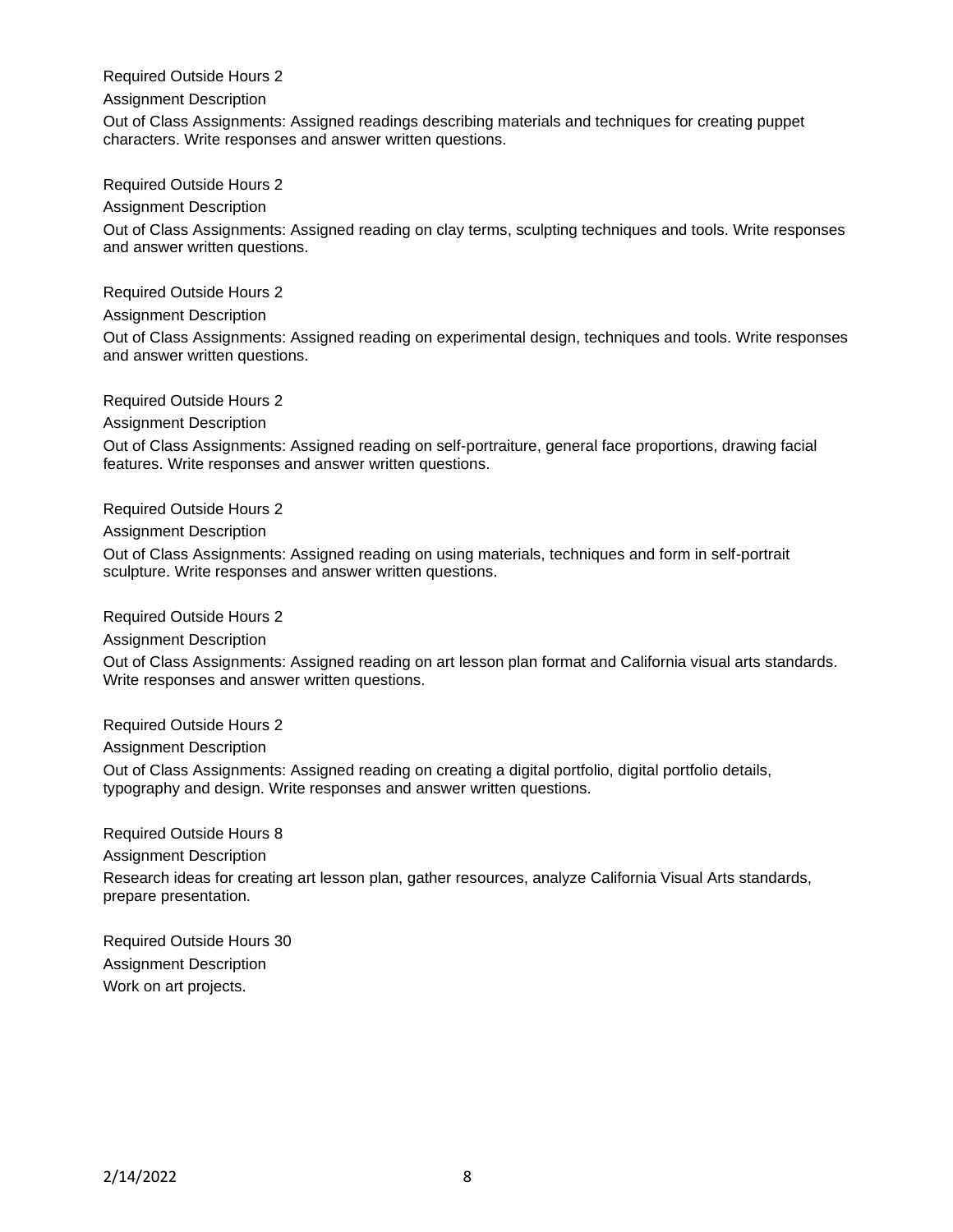# **METHODS OF EVALUATION:**

Writing assignments Evaluation Percent 10 Evaluation Description Writing assignments: 10% - 20% Written Homework, Papers

Problem-solving assignments Evaluation Percent 10 Evaluation Description Problem-solving demonstrations: 10% - 20% Discussions, Critiques, Exercises

Skill demonstrations Evaluation Percent 20 Evaluation Description Skill demonstrations: 10% - 20% Presentations, Demonstrations, **Sketchbook** 

Objective examinations Evaluation Percent 10 Evaluation Description Objective examinations: 10% - 20% Quizzes: Multiple Choice, True/False, Short Answer, Essay

Other methods of evaluation Evaluation Percent 50 Evaluation Description Other Methods of Evaluation 40% - 50% Finished cumulative portfolio of art projects.